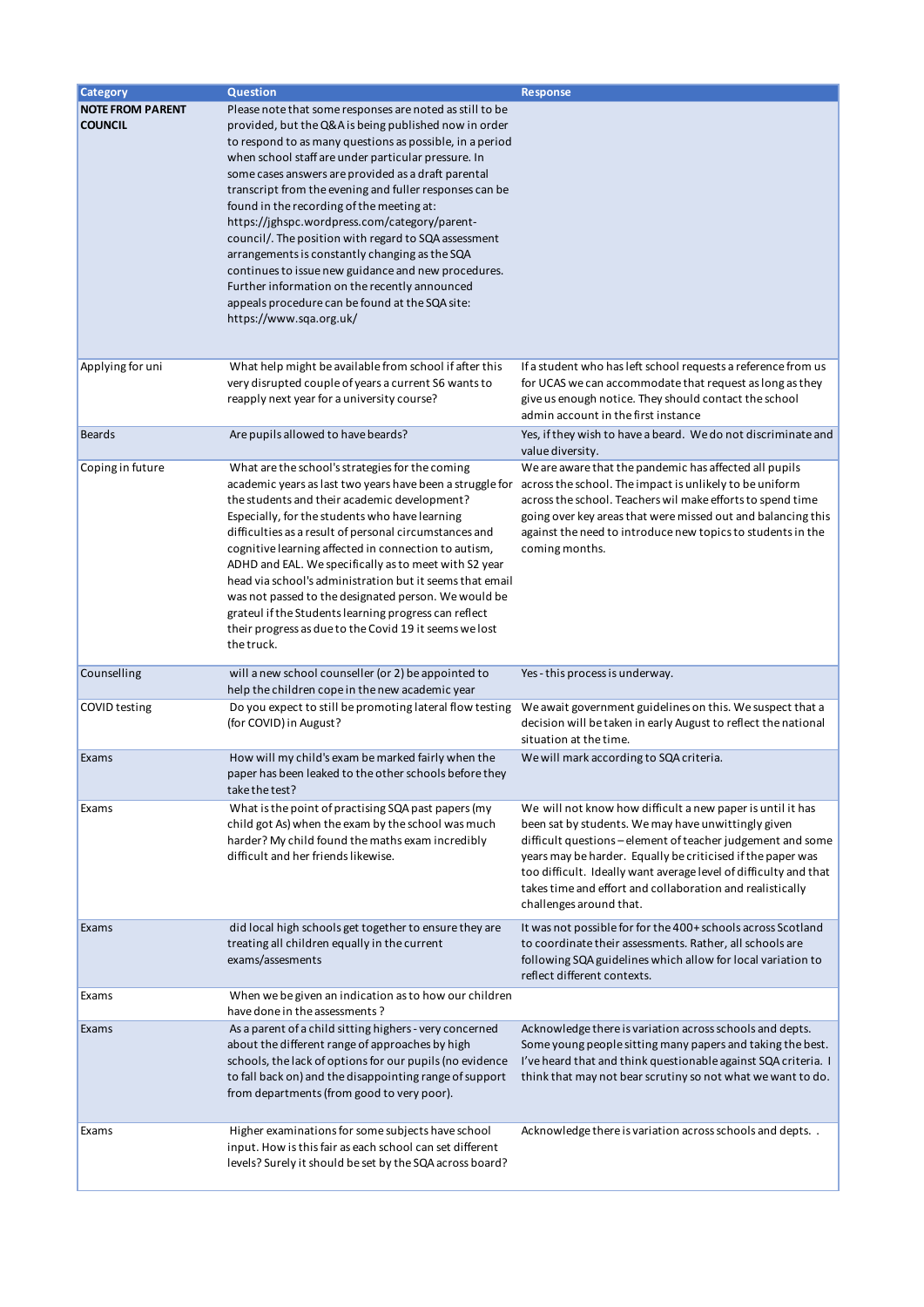| Exams | I'm still not clear on how my S4 child will be assessed.<br>Is it purely on these current 'exams/assessments' or if<br>they do less well will other work throughout the year<br>be taken into consideration (as we previously were<br>told). If a child is potentially failing the 'exam' could<br>they pass on course work.                                                                                                                                                                                                                                                                                                                                                                    | The SQA guidelines are clear on what is expected to allow<br>schools to generate grades for pupils. There is variation<br>across subjects as one might expect.                                                                                                                                                                                                                                                                                                                                                                                                                                                                                                                                                                                                                                                                                                                                                                                                                                                                                                                                                                                                                                                                                                                                     |
|-------|-------------------------------------------------------------------------------------------------------------------------------------------------------------------------------------------------------------------------------------------------------------------------------------------------------------------------------------------------------------------------------------------------------------------------------------------------------------------------------------------------------------------------------------------------------------------------------------------------------------------------------------------------------------------------------------------------|----------------------------------------------------------------------------------------------------------------------------------------------------------------------------------------------------------------------------------------------------------------------------------------------------------------------------------------------------------------------------------------------------------------------------------------------------------------------------------------------------------------------------------------------------------------------------------------------------------------------------------------------------------------------------------------------------------------------------------------------------------------------------------------------------------------------------------------------------------------------------------------------------------------------------------------------------------------------------------------------------------------------------------------------------------------------------------------------------------------------------------------------------------------------------------------------------------------------------------------------------------------------------------------------------|
| Exams | How can 3 exams in two days back to back for 3<br>subjects be fair. Our child is having a breakdown<br>tonight about what is to come next week. surely it<br>would have been fair to space them out like the other<br>schools!?                                                                                                                                                                                                                                                                                                                                                                                                                                                                 | We are sorry to hear that any child feels stressed about their<br>exams. Efforts were made to space the exams out over 2<br>weeks but, inevitably, there may have ben combinations<br>where exams take place on consecutive days. This challenge<br>also arises in other years even when the exam are spread ober<br>a 5 week period.                                                                                                                                                                                                                                                                                                                                                                                                                                                                                                                                                                                                                                                                                                                                                                                                                                                                                                                                                              |
| Exams | si so very stressful for pupils at the moment. We surely<br>dont need to discuss S1-S3 when they have time to sort<br>their queiresd out.                                                                                                                                                                                                                                                                                                                                                                                                                                                                                                                                                       | Please can we focus on exam queires in this meeting - it We will do our best to respond to all queries as all students<br>are important to us.                                                                                                                                                                                                                                                                                                                                                                                                                                                                                                                                                                                                                                                                                                                                                                                                                                                                                                                                                                                                                                                                                                                                                     |
| Exams | Every school has a different approach to these<br>"assessments". My child is in S5 and the past two years<br>has been massively effected both academically and<br>mentally. Some schools are allowing "retakes" and<br>some schools have separated the units, these make the<br>exam easier and therefore my child will already be at a<br>disadvantage. How will you ensure that senior pupils<br>will be at the same advantages as other schools? The<br>stress they have currently is way too much due to<br>exams being crammed into 3 weeks with such short<br>notice.                                                                                                                     | There are variations across schools. Some schools started<br>straight after Easter and we didn't-thought better to use<br>first two weeks to teach an focus on past papers. We only<br>had % of senior pupils in before and some schools had more<br>pupils in. There are variations in how we've done this so<br>comparisons across schools interesting but don't help me<br>make decisions for Gillespie's.                                                                                                                                                                                                                                                                                                                                                                                                                                                                                                                                                                                                                                                                                                                                                                                                                                                                                      |
| Exams | Hi, I would like to ask why the lack of support from the<br>school to the students, as every other high school in<br>Edinburgh are giving the students more than one<br>examen in each subject in order to choose the best<br>mark or to get an average from them. In Gillespie's is<br>just one single exam and as in the Higher Maths, which<br>such a high difficulty that even the best students went<br>out of the room feeling frustrated because it didn't<br>resemble any of the past papers. What even is worse is<br>that teachers have been telling students that the only<br>thing is to hope that the majority of students did really<br>bad in order to low the grades standards. | Acknowledge there is variation across schools and depts.<br>Some young people sitting many papers and taking the best.<br>I've heard that and think questionable against SQA criteria. I<br>think that may not bear scrutiny so not what we want to do.                                                                                                                                                                                                                                                                                                                                                                                                                                                                                                                                                                                                                                                                                                                                                                                                                                                                                                                                                                                                                                            |
| Exams | My child found the higher maths exam ridiculous<br>everyone she asked they said they thought they failed<br>and it was nothing like the past papers.                                                                                                                                                                                                                                                                                                                                                                                                                                                                                                                                            | We may have unwittingly given difficult questions - element<br>of teacher judgement and some years may be harder. The<br>danger is that youngsters wo are prone to be anxious and it<br>may affect them. Equally be criticised if the paper was too<br>difficult. Ideally want average level of difficulty and that<br>takes time and effort and collaboration and realistically<br>challenges around that. Comments about Maths being very<br>difficult – other pupiles have commented the same. We have<br>control over where we allocate the grade boundaries. So for<br>example, where an exam is more difficult one year the pass<br>may well be reduced. One year some years ago - the pass<br>grade was 32%. There is no way we could expect our pupils<br>to reach the normal examination standard given the last year<br>so we have to adjust boundaries accordingly. We are using<br>past exams papers, sometimes the 2020 paper, parts of that<br>and parts of the course covered but can't expect young<br>people to be at the same level as before (eg language) and we<br>will make those adjustments when see how young people<br>have done overall. We are a high attaining school and expect<br>it to be similar so will look at grade boundaries. We will<br>adjust accordingly. |
| Exams | I can't believe that the school couldn't give more<br>support to students planning even 2 exams on the same<br>day at the same time, when other schools have even a<br>week between each exam                                                                                                                                                                                                                                                                                                                                                                                                                                                                                                   | See previous response about timing of exams.                                                                                                                                                                                                                                                                                                                                                                                                                                                                                                                                                                                                                                                                                                                                                                                                                                                                                                                                                                                                                                                                                                                                                                                                                                                       |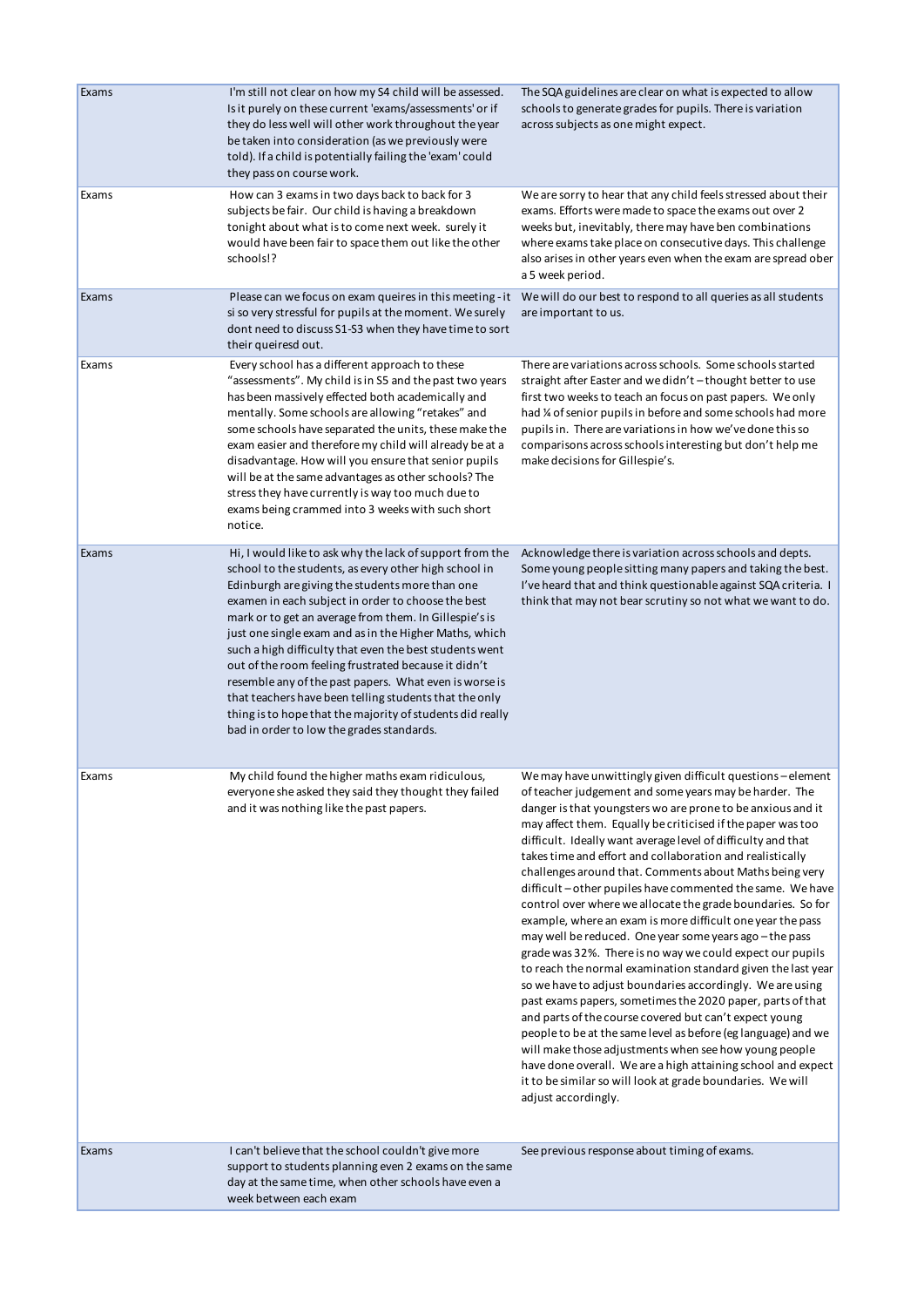| Exams | Nat5 Maths was hard too according to my child and<br>their friends - I hope this is just stress by the pupils and<br>not real ie. too hard to get good mark!                                                                                                                                                                                                                                                                                                                                                                                                                                           | We may have unwittingly given difficult questions - element<br>of teacher judgement and some years may be harder. The<br>danger is that youngsters wo are prone to be anxious and it<br>may affect them. Equally be criticised if the paper was too<br>difficult. Ideally want average level of difficulty and that<br>takes time and effort and collaboration and realistically<br>challenges around that. Comments about Maths being very<br>difficult – other pupils have commented the same. We have<br>control over where we allocate the grade boundaries. So for<br>example, where an exam is more difficult one year the pass<br>may well be reduced. One year some years ago - the pass<br>grade was 32%. There is no way we could expect our pupils<br>to reach the normal examination standard given the last year<br>so we have to adjust boundaries accordingly. We are using<br>past exams papers, sometimes the 2020 paper, parts of that<br>and parts of the course covered but can't expect young<br>people to be at the same level as before (eg language) and we<br>will make those adjustments when see how young people<br>have done overall. We are a high attaining school and expect<br>it to be similar so will look at grade boundaries. We will<br>adjust accordingly.  |
|-------|--------------------------------------------------------------------------------------------------------------------------------------------------------------------------------------------------------------------------------------------------------------------------------------------------------------------------------------------------------------------------------------------------------------------------------------------------------------------------------------------------------------------------------------------------------------------------------------------------------|----------------------------------------------------------------------------------------------------------------------------------------------------------------------------------------------------------------------------------------------------------------------------------------------------------------------------------------------------------------------------------------------------------------------------------------------------------------------------------------------------------------------------------------------------------------------------------------------------------------------------------------------------------------------------------------------------------------------------------------------------------------------------------------------------------------------------------------------------------------------------------------------------------------------------------------------------------------------------------------------------------------------------------------------------------------------------------------------------------------------------------------------------------------------------------------------------------------------------------------------------------------------------------------------------|
| Exams | What kind of ridiculous system is when students are<br>having to wish that everyone else fails in order to bring<br>the grades bands down in order to get a decent grade<br>due to the difficulty of the exams the school has made.                                                                                                                                                                                                                                                                                                                                                                    | We will always encourage all students to do their best.                                                                                                                                                                                                                                                                                                                                                                                                                                                                                                                                                                                                                                                                                                                                                                                                                                                                                                                                                                                                                                                                                                                                                                                                                                            |
| Exams | What is the reason of making the examinations so<br>difficult? My daughter (S5) revised for weeks for the<br>maths exam and still found it extremely difficult. Surely<br>these exams are meant to be a little easier, if anything,<br>than harder since pupils have been off for several<br>months? Is there any chance of students taking the<br>exams again before sending off the final grade? Since<br>there was no prelim, the students found it hard to<br>indicate where they were at and allowing pupils to resit<br>will help them massively since other schools have<br>advantages as well. | We may have unwittingly given difficult questions - element<br>of teacher judgement and some years may be harder. The<br>danger is that youngsters wo are prone to be anxious and it<br>may affect them. Equally be criticised if the paper was too<br>difficult. Ideally want average level of difficulty and that<br>takes time and effort and collaboration and realistically<br>challenges around that. Comments about Maths being very<br>difficult – other pupiles have commented the same. We have<br>control over where we allocate the grade boundaries. So for<br>example, where an exam is more difficult one year the pass<br>may well be reduced. One year some years ago - the pass<br>grade was 32%. There is no way we could expect our pupils<br>to reach the normal examination standard given the last year<br>so we have to adjust boundaries accordingly. We are using<br>past exams papers, sometimes the 2020 paper, parts of that<br>and parts of the course covered but can't expect young<br>people to be at the same level as before (eg language) and we<br>will make those adjustments when see how young people<br>have done overall. We are a high attaining school and expect<br>it to be similar so will look at grade boundaries. We will<br>adjust accordingly. |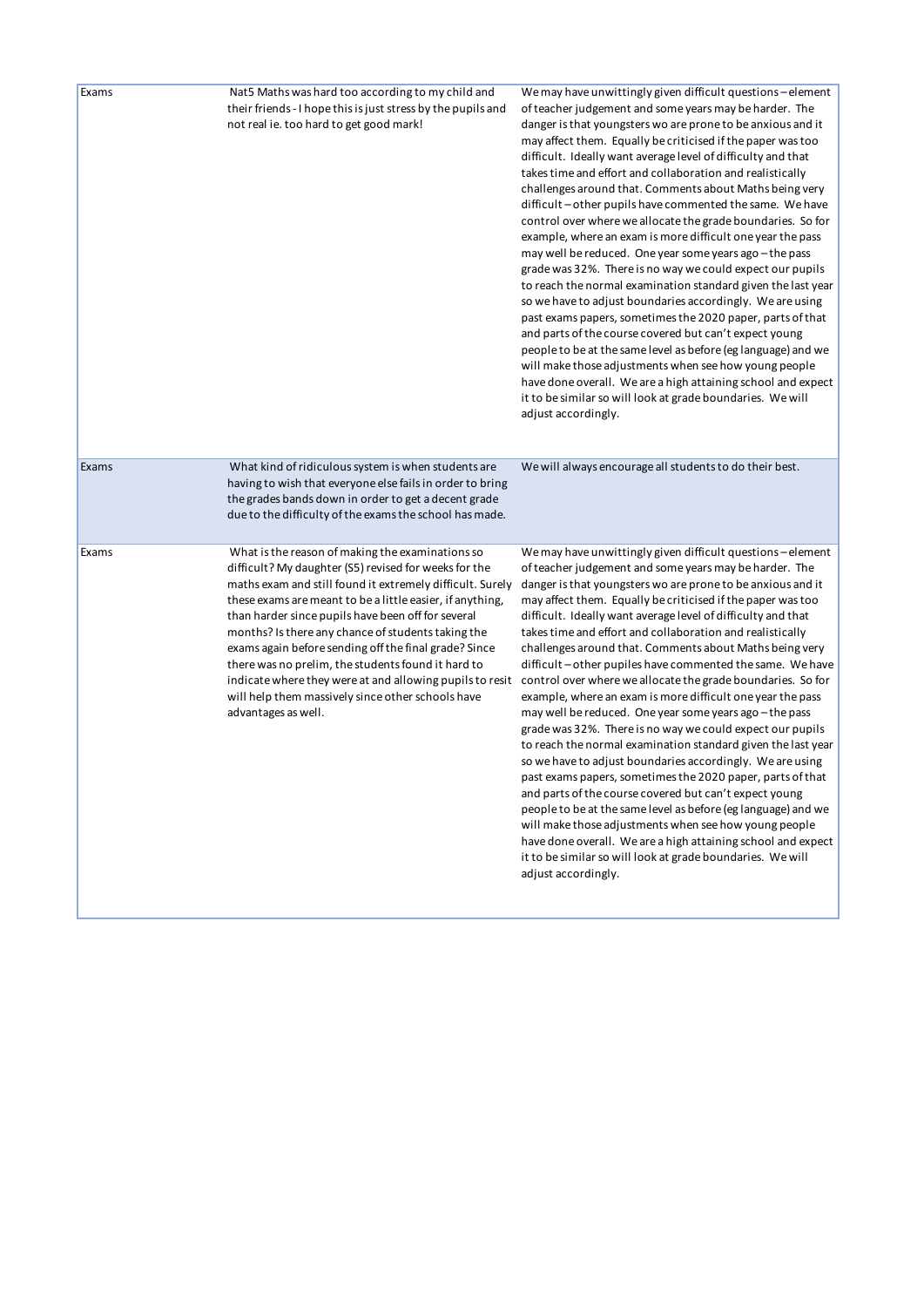| Exams      | The normal SQA diet usually has spaces in between at<br>least some subjects, yet my S4 currently has 6 Nat 5<br>exams (all different subjects) in 5 days this week (no<br>assessment of ability, if certain (albeit probably a<br>minority) of pupils are unnecessarily exhausted by the<br>schedule. This is far more onerous than a normal SQA<br>exam diet. Appreciate the school must cater for the<br>majority of pupils, so perhaps just an unfortunate<br>situation. This could have been avoided if the exam<br>period spanned out longer – as other Edinburgh high<br>schools are currently doing. I see this week on social<br>media that other schools asked for parental feedback if<br>it was felt that their students were overwhelmed or<br>overloaded with the number of exams a week. By the<br>time the assessment timetable came out from JGHS, we<br>just assumed assessment days would or could not be<br>changed for a small number of pupils. This is just not<br>the best scenario for them to perform to their full<br>potential with a back-to-back week of exams & I just<br>hope this is not reflected in their results. | There are variations across schools as we operate in different<br>contexts and circumstances. Some schools started straight<br>after Easter and we didn't-thought better to use first two<br>rest or preparation days in between). This is hardly a fair weeks to teach an focus on past papers. We only had ¼ of<br>senior pupils in before and some schools had more pupils in.<br>There are variations in how we've done this so comparisons<br>across schools interesting but don't help us make decisions<br>for Gillespie's.                                                                                                                                                                                                                                                                                                         |
|------------|------------------------------------------------------------------------------------------------------------------------------------------------------------------------------------------------------------------------------------------------------------------------------------------------------------------------------------------------------------------------------------------------------------------------------------------------------------------------------------------------------------------------------------------------------------------------------------------------------------------------------------------------------------------------------------------------------------------------------------------------------------------------------------------------------------------------------------------------------------------------------------------------------------------------------------------------------------------------------------------------------------------------------------------------------------------------------------------------------------------------------------------------------|--------------------------------------------------------------------------------------------------------------------------------------------------------------------------------------------------------------------------------------------------------------------------------------------------------------------------------------------------------------------------------------------------------------------------------------------------------------------------------------------------------------------------------------------------------------------------------------------------------------------------------------------------------------------------------------------------------------------------------------------------------------------------------------------------------------------------------------------|
| Exams      | Some schools are re-sitting exams - is this an option?                                                                                                                                                                                                                                                                                                                                                                                                                                                                                                                                                                                                                                                                                                                                                                                                                                                                                                                                                                                                                                                                                               | Th SQA guidelines on what is permisible if someone does less<br>well in a particular assessment continues to evolve.                                                                                                                                                                                                                                                                                                                                                                                                                                                                                                                                                                                                                                                                                                                       |
| Exams      | Are the pupils getting awarded the mark they actually<br>achieve or will this be put into some system whereby<br>the class gets graded from A-F as per last year? The lack<br>of clarity on the exams is so stressful. There seems to be<br>a massive lack of transparency. The exposure of the SQA<br>exams by other pupils was always going to happen so<br>why not just agree to prepare your own papers and let<br>the pupils know that so they can disregard other<br>comments??                                                                                                                                                                                                                                                                                                                                                                                                                                                                                                                                                                                                                                                                | Schools are asked to award 'provisional' grades to students.<br>The final grades awarded will be shared with Pupils by the<br>SQA in early August.                                                                                                                                                                                                                                                                                                                                                                                                                                                                                                                                                                                                                                                                                         |
| Exams      | I am very concerned about the lack of a resit option for<br>JGHS exam pupils, when other schools are offering this.<br>(I gather some schools are allowing pupils to sit the<br>same paper twice!) My son was hoping for / expecting<br>an A band 1 in Higher maths but really struggled<br>yesterday and is now talking about getting a B. Please<br>can you explain why no resits when this year grooup<br>has had so little exam practice and these exams are so<br>critical for them?                                                                                                                                                                                                                                                                                                                                                                                                                                                                                                                                                                                                                                                            | Our understanding of SQA criteria is that is not permissible<br>to resit a paper that has already been sat. We will follow the<br>criteria and what we're asked to do very carefully.                                                                                                                                                                                                                                                                                                                                                                                                                                                                                                                                                                                                                                                      |
| Exams      | SQA say 'opportunities for gathering evidence should<br>not be solely based on one-off, high stakes scenarios' so<br>will other evidence be gathered until mid-June for<br>pupils asides from the current exams?                                                                                                                                                                                                                                                                                                                                                                                                                                                                                                                                                                                                                                                                                                                                                                                                                                                                                                                                     | This may be admissable in some cases and varies across<br>subjects.                                                                                                                                                                                                                                                                                                                                                                                                                                                                                                                                                                                                                                                                                                                                                                        |
| <b>FDL</b> | please clarify-will the S5 and S6 pupils be expected to<br>do any distance learning in 2021-2022 or not. I'm<br>afraid the power point wasnt clear                                                                                                                                                                                                                                                                                                                                                                                                                                                                                                                                                                                                                                                                                                                                                                                                                                                                                                                                                                                                   | We have some additional accommodation being refurbished<br>which was initialy planned to be ready for April 2021. This<br>has been delayed due to COVID til next Spring 2022.<br>Therefore we will not have enough classroom spaces next<br>year. We are planning for use of the ground floor of the<br>Children First building. Our S5 courses will run as normal<br>but our S6 Advanced Higher courses will have a minimum of<br>3 periods in classrooms and a maximum of 2 periods in the<br>new building for FDL time (Flexible Directed Learning). This<br>can include classroom style teaching, tutorial time, directed<br>study tasks, etc. Where classes would normally recieve 5<br>periods, teachers and students will have the full 5 periods on<br>their timetables protected to allow for teacher led support<br>as required. |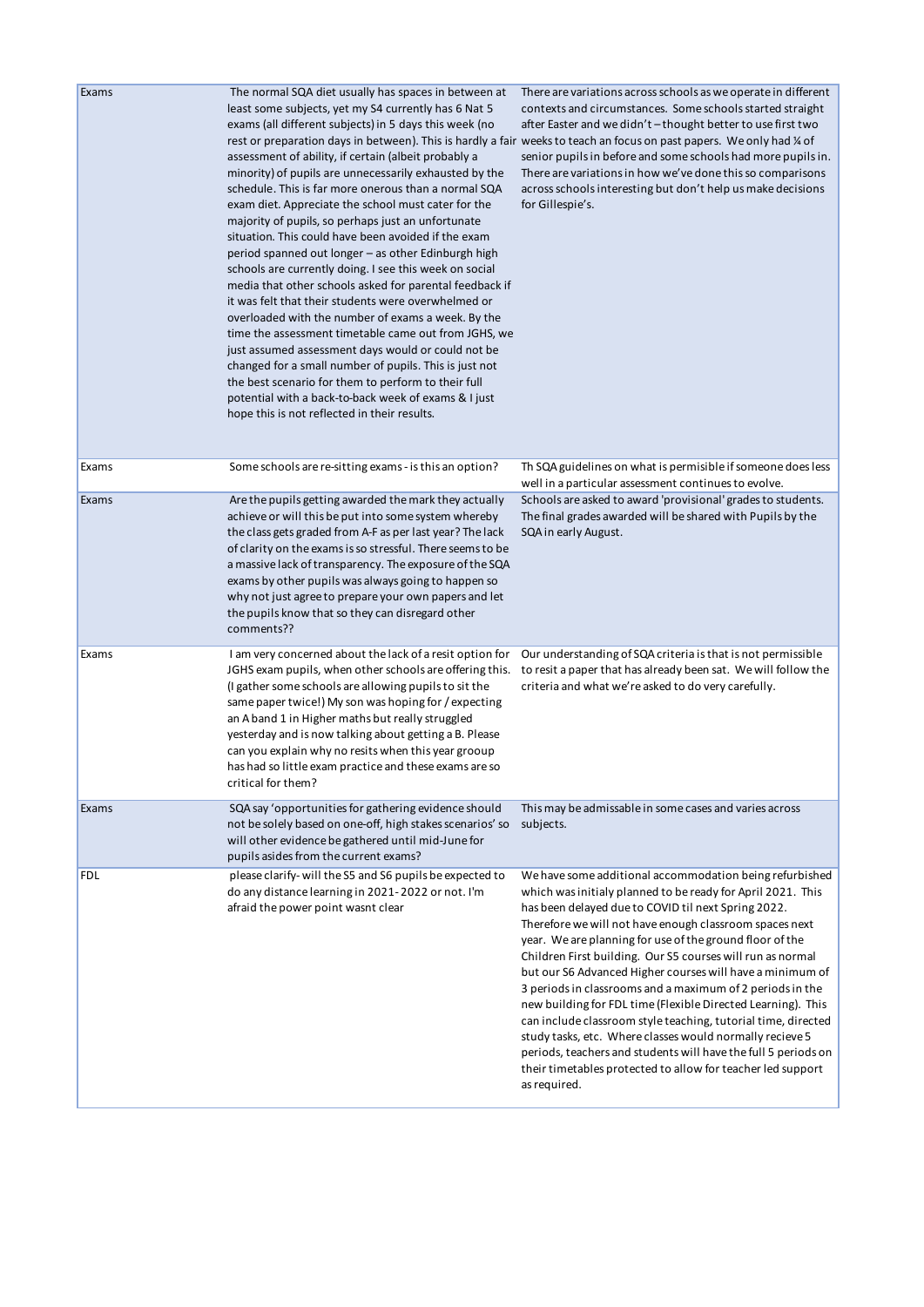| <b>FDL</b>       | Will you make sure that the teachers who have<br>performed well with blended learning this year are<br>delivering FDL - some teachers were good at this over<br>the past year but some teachers (some of who teach at<br>the higher level) were not as confident or good at it                                                                                                                                                                                                                                                                                                                                                                                                         | Teachers delivering Advanced Highers this year will use their<br>experience to deliver the highest quality teaching and<br>learning during class time and FDL time. There will also be<br>quality assurance built in throughout the year to ensure<br>students have all the support and resources required to<br>reach their full potential and staff are supported to facilitate<br>this.                                                                                                                                                                                                                                                                                                                                                                                                                                          |
|------------------|----------------------------------------------------------------------------------------------------------------------------------------------------------------------------------------------------------------------------------------------------------------------------------------------------------------------------------------------------------------------------------------------------------------------------------------------------------------------------------------------------------------------------------------------------------------------------------------------------------------------------------------------------------------------------------------|-------------------------------------------------------------------------------------------------------------------------------------------------------------------------------------------------------------------------------------------------------------------------------------------------------------------------------------------------------------------------------------------------------------------------------------------------------------------------------------------------------------------------------------------------------------------------------------------------------------------------------------------------------------------------------------------------------------------------------------------------------------------------------------------------------------------------------------|
| <b>FDL</b>       | Is there any mechanism for parents to provide feedback<br>on the performance of teachers this year? My children<br>have had some fabulous teachers this year, who have<br>provided excellent lesson content, motivation through<br>discussions in live lessons and helpful feedback on work<br>submitted. Sadly, there are one or two teachers who<br>simply haven't engaged with on-line learning at all,<br>setting little or no work, providing no live lessons and<br>giving no feedback at any stage. It may be that these<br>teachers require additional training and support in on-<br>line learning methods; constructive feedback from<br>parents might help to identify this | We have a working group currently looking at the best way<br>to quality assure FDL and the AH courses in general and this<br>will involve students, staff and parents. We will draw upon<br>the good practice from last year and ensure training is<br>provided and feedback is given to build on the skills of all<br>staff. We will share updates and information with<br>parents/carers regarding the progress of this.                                                                                                                                                                                                                                                                                                                                                                                                          |
| History staffing | I understand from my child that 3 out of 4 History<br>teachers are off; 2 on maternity leave and one on long-<br>term sick leave. There is concern amongst pupils about<br>who they will get if they choose History, as they don't<br>know what cover is planned - will it be a series of<br>temporary teachers? This is affecting subject choices.<br>We wish the 2 staff on maternity leave all the very best,<br>and a swift recovery to the one who is sick, but can you<br>please advise what cover is planned?                                                                                                                                                                   | The History department will be fully staffed as of August.<br>During any periods of short staffing we will continue to<br>provide cover work and cover staff to ensure pupils do not<br>fall behind in their coursework.                                                                                                                                                                                                                                                                                                                                                                                                                                                                                                                                                                                                            |
| iPads            | Circa £1m+ for ipads for all children does not seem like It is an authority decision to provide ipads to all P6-S6<br>good value.                                                                                                                                                                                                                                                                                                                                                                                                                                                                                                                                                      | students. This helps to address the issues that arose during<br>the pandemic when a sizeable number didn't have access to<br>suitable IT and so a was decision taken at Council level. We<br>are tasked with distributing these and using them to<br>effectively enhance teaching and learning across the school.<br>We will gather feedback and continue to review how we<br>work as a digital 1-1 school to ensure we make it a very<br>positive move. More information will follow on this to help<br>explain the Council rationale more fully, but we appreciate<br>that is not popular with everyone.                                                                                                                                                                                                                          |
| iPads            | Instead of spending £1m+ on ipads to support remote<br>learning, I believe the money would be better spent on<br>providing additional classrooms.                                                                                                                                                                                                                                                                                                                                                                                                                                                                                                                                      | We will have additional teaching and learning spaces from<br>August 2021 and an annex at Darroch from Spring 2022 in<br>addition to the iPads.                                                                                                                                                                                                                                                                                                                                                                                                                                                                                                                                                                                                                                                                                      |
| iPads            | Whay can't we spend some of that money on<br>textbooks??                                                                                                                                                                                                                                                                                                                                                                                                                                                                                                                                                                                                                               | The funding for the iPads has come from the Council.<br>Funding for teaching resources such as textbooks comes<br>from the school budget. Subject which have good textbooks<br>do invest in them but not all subjects are suited to this<br>approach following the introduction of Curriculum for<br>Excellence and updates to course content.                                                                                                                                                                                                                                                                                                                                                                                                                                                                                      |
| iPads            | What are the iPads being issued to senior pupils to be<br>used for? This supposed gift requires parents to pay<br>£20 for a case and pay for any potential damage? Why<br>are they not being provided with cases as part of the<br>bundle? Seems we have no choice but to accept the<br>Digital Agreement!                                                                                                                                                                                                                                                                                                                                                                             | The ipads will be used to enhance teaching and learning<br>across schools. Further information on the Council's<br>rationale behind this will follow. If any families require<br>support with the £20 contribution then they should contact<br>Laura.Stewart@jamesgillespies.edin.sch.uk. Uptake of the<br>iPads is voluntary. 50% of any damage would be paid by the<br>school and the other 50% by parent/carers. Again if there is<br>support required for this then parents/carers would contact<br>the school to discuss and where funds are available, support<br>will be provided to repair and reissue ipads. As the cases are<br>robust then it really should limit damage to your child's iPad<br>if they have one and so we hope costs for repair will be rare<br>(as they are in other schools which already use them). |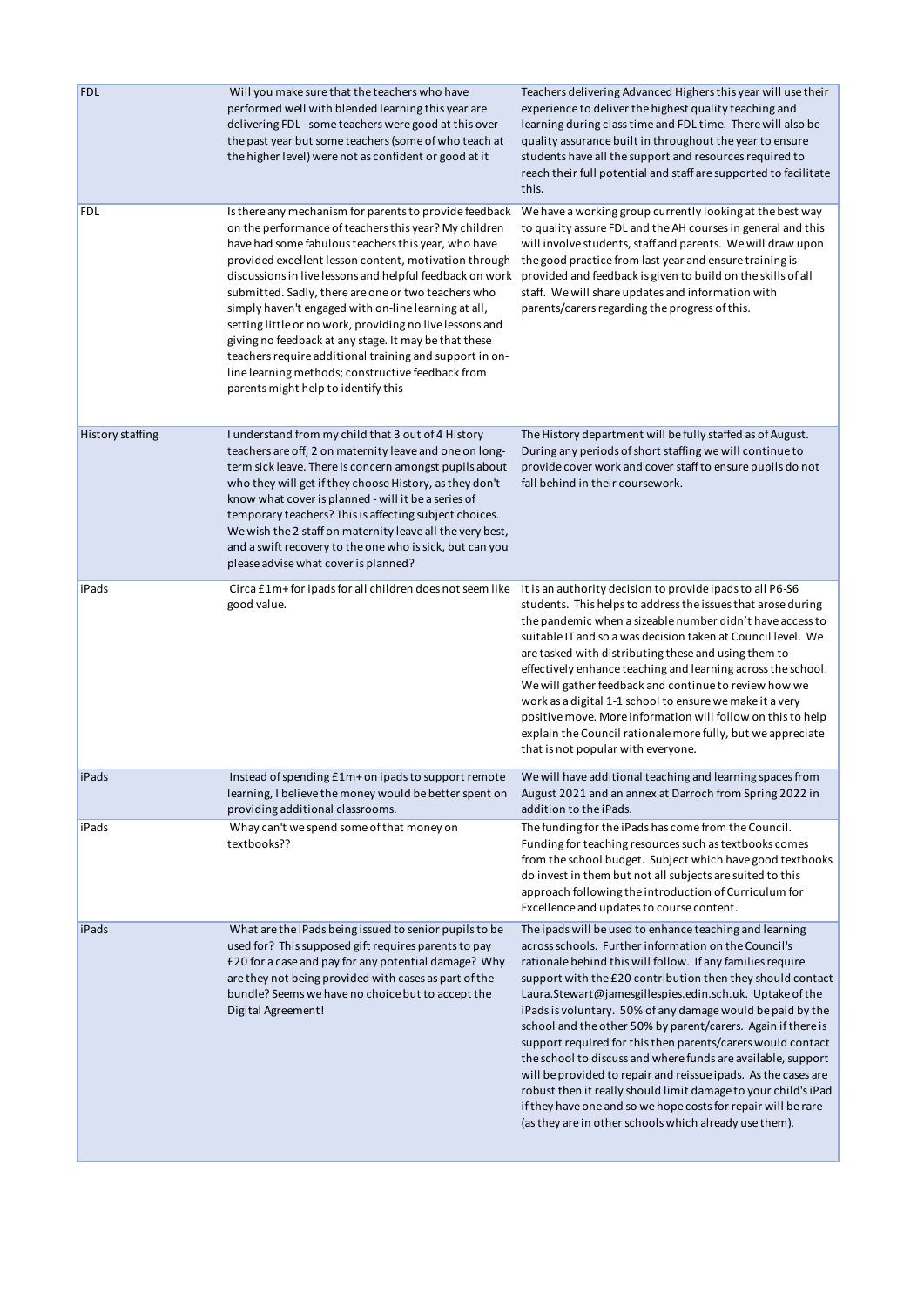| iPads                  | I arrived late so forgive me if this has been brought up<br>already. How will the school make sure that being given<br>an ipad by the school does not undermine family<br>approaches/ rules regarding screen time?                                                                                                                                                                                                                                                                                                                                                                                                                                                                                                                                                                                                                                                                                                                                                                                                                                                                                                                                                                                                                                                                      | We will work with parents/carers, students and staff to<br>ensure that we find the best way forward to set a balance for<br>home learning and screen time. We would suggest they use<br>the iPad in school and then close and charge it at home<br>unless an agreed home learning task has been set. As Teams is<br>currently used for sharing much of the home learning tasks<br>at present then we do not foresee this as a massive change to<br>the current set up. Working together will help us find the<br>best way forward. Jeff Warden has a parent/carer working<br>group which welcomes volunteers. Please contact<br>Jeff. Warden@jamesgillespies.edin.sch.uk for more info on<br>this. |
|------------------------|-----------------------------------------------------------------------------------------------------------------------------------------------------------------------------------------------------------------------------------------------------------------------------------------------------------------------------------------------------------------------------------------------------------------------------------------------------------------------------------------------------------------------------------------------------------------------------------------------------------------------------------------------------------------------------------------------------------------------------------------------------------------------------------------------------------------------------------------------------------------------------------------------------------------------------------------------------------------------------------------------------------------------------------------------------------------------------------------------------------------------------------------------------------------------------------------------------------------------------------------------------------------------------------------|----------------------------------------------------------------------------------------------------------------------------------------------------------------------------------------------------------------------------------------------------------------------------------------------------------------------------------------------------------------------------------------------------------------------------------------------------------------------------------------------------------------------------------------------------------------------------------------------------------------------------------------------------------------------------------------------------|
| iPads                  | Will insurance be offered to cover any damage to ipads,<br>this might also help take-up?                                                                                                                                                                                                                                                                                                                                                                                                                                                                                                                                                                                                                                                                                                                                                                                                                                                                                                                                                                                                                                                                                                                                                                                                | Information to follow on this but Council insurance is not<br>something on offer to us.                                                                                                                                                                                                                                                                                                                                                                                                                                                                                                                                                                                                            |
| iPads                  | The digital agreement is not clear whether ipads are to<br>be used for school work only. Can you clarity?                                                                                                                                                                                                                                                                                                                                                                                                                                                                                                                                                                                                                                                                                                                                                                                                                                                                                                                                                                                                                                                                                                                                                                               | Yes the iPads are for school work only. The Apps which are<br>downloadable are controlled and so this should help to limit<br>some of the alternative uses.                                                                                                                                                                                                                                                                                                                                                                                                                                                                                                                                        |
| iPads                  |                                                                                                                                                                                                                                                                                                                                                                                                                                                                                                                                                                                                                                                                                                                                                                                                                                                                                                                                                                                                                                                                                                                                                                                                                                                                                         | They have too many devices, they need books instead!!! We understand that some people will have reservations but<br>as this is a Council wide Digital Strategy then we will be<br>offering them to all those who wish to sign up.                                                                                                                                                                                                                                                                                                                                                                                                                                                                  |
| June transition period | What will they be doing in the first 2 weeks of June (if<br>they are not moving to the next year group until then)?<br>I hope this will not be another period with no teaching.                                                                                                                                                                                                                                                                                                                                                                                                                                                                                                                                                                                                                                                                                                                                                                                                                                                                                                                                                                                                                                                                                                         | Information is coming out regarding this and there will be<br>suitable learning materials and tasks provided.                                                                                                                                                                                                                                                                                                                                                                                                                                                                                                                                                                                      |
| June transition period | What do S5s do once a subject exam is finished but<br>they are expected in class? Teachers seems to be going<br>on to teach adv higher topics?                                                                                                                                                                                                                                                                                                                                                                                                                                                                                                                                                                                                                                                                                                                                                                                                                                                                                                                                                                                                                                                                                                                                          | As above                                                                                                                                                                                                                                                                                                                                                                                                                                                                                                                                                                                                                                                                                           |
| Languages              | Head of languages: My child was issued a 27-page<br>National 5 Spanish revision vocabulary booklet,<br>marked JGHS 2019/20 (containing approx 2,500<br>words/phrases), just 10 days before the Spanish<br>National 5 Assessment. In addition, 13 different sheets<br>of vocabulary (approx. 1,500 words & phrases) were<br>also issued just a week and a half before this. Please<br>explain. These documents were provided far too late<br>(and caused stress). Why were these not given before<br>Easter, the February week, spring lockdown, Xmas hols<br>or even at the beginning of Senior 4 - this would have<br>been more appropriate, to allow pupils sufficient<br>learning time. Even knowing the majority of this<br>vocabulary, no one can learn this remaining amount in<br>such a short space of time before an assessment,<br>especially with other subjects to revise at this very late<br>stage. I fear the school has not given the pupils<br>adequate resources in time for them to learn and reach<br>the required standard, which may be reflected in their<br>assessments and hinder those moving onto higher<br>Spanish. I am disappointed with this language teaching<br>approach, which needs to be improved, or was this just<br>an oversight with one class? | Awaiting a response to this specific query.                                                                                                                                                                                                                                                                                                                                                                                                                                                                                                                                                                                                                                                        |
| Lockers                | The S1 still do not have a locker ? Why? I have emailed<br>the school on numerous occasions.                                                                                                                                                                                                                                                                                                                                                                                                                                                                                                                                                                                                                                                                                                                                                                                                                                                                                                                                                                                                                                                                                                                                                                                            | Please write to Mr Macdonald. We don't have a locker for<br>every pupil in the school - about 600 lockers available and<br>not all taken up by pupils so there should be capacity. Direct<br>that to me and will ensure relayed to member of staff and if<br>no locker then can look to support that youngster eg with<br>music instrument etc.                                                                                                                                                                                                                                                                                                                                                    |
| Lockers                | Still waiting for s1 locker. Asked 3 times including<br>welfare officer for young person with back problems.<br>Awaiting reply                                                                                                                                                                                                                                                                                                                                                                                                                                                                                                                                                                                                                                                                                                                                                                                                                                                                                                                                                                                                                                                                                                                                                          | Please write to Mr Macdonald. We don't have a locker for<br>every pupil in the school - about 600 lockers available and<br>not all taken up by pupils so there should be capacity. Direct<br>that to me and will ensure relayed to member of staff and if<br>no locker then can look to support that youngster eg with<br>music instrument etc.                                                                                                                                                                                                                                                                                                                                                    |
| <b>Music</b>           | When will S1s get the opportunity to try a musical<br>instrument if they hadn't done so during primary?                                                                                                                                                                                                                                                                                                                                                                                                                                                                                                                                                                                                                                                                                                                                                                                                                                                                                                                                                                                                                                                                                                                                                                                 | This past 15 months completely different and rather than<br>saying this is the rule I ask parents to write for Mr<br>Macdonald's attention, and hewill ensure responded to and<br>where possible we will offer tuition where we can, but there<br>are criteria that govern a limited resource                                                                                                                                                                                                                                                                                                                                                                                                      |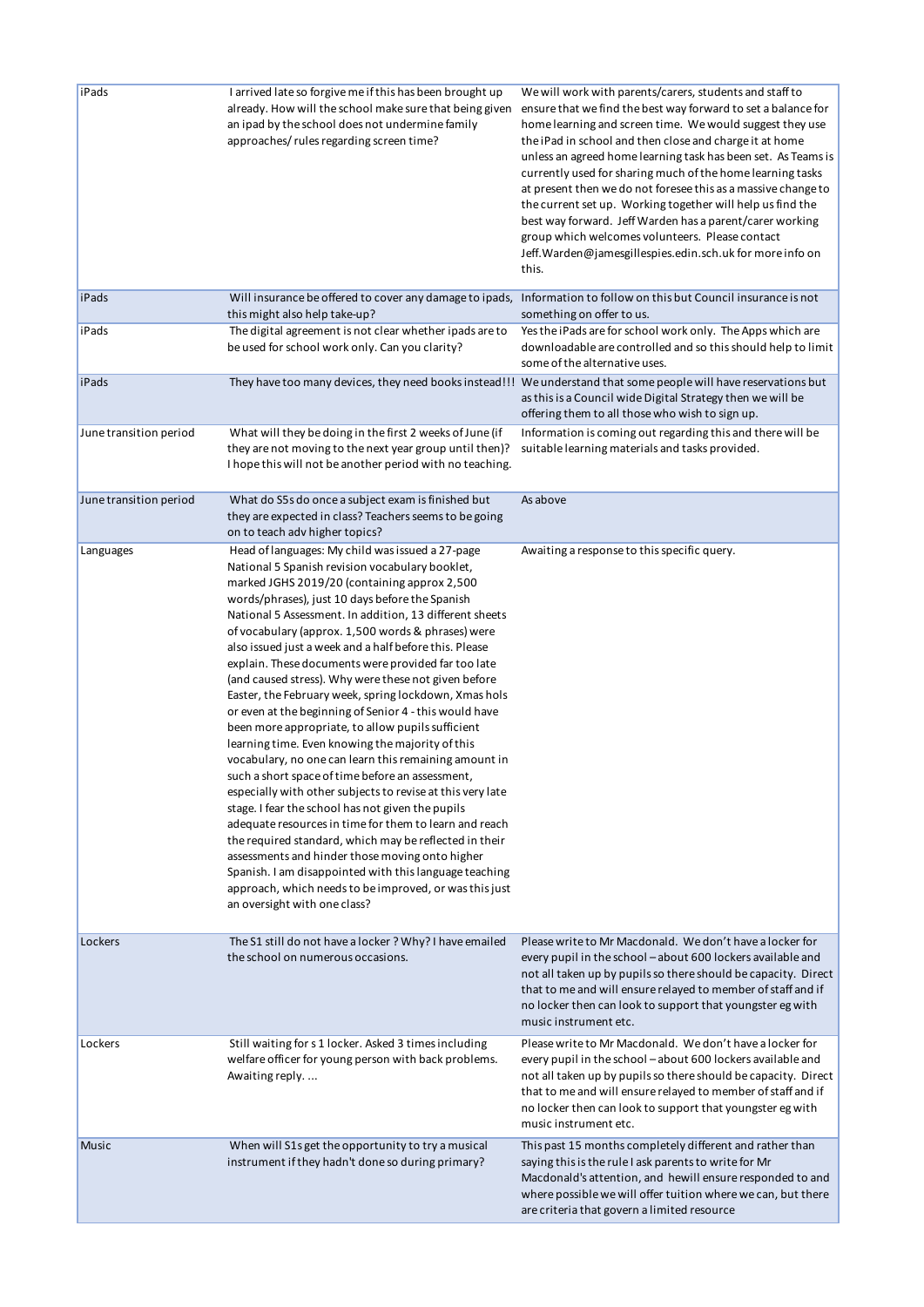| Noise during exams       | hall when exams are on. Noise over lunch was very<br>disruptive to those sitting exams.                                                                                                                                                                                                                                                                                                                                                                                                                                                                                                                                                                                                                                                                                                                                                                                                                                                                                                                                                                        | Please keep the younger year group away from the gym We aim to do that and have additional staff in attendance.                                                                                                                                                                                                                                                                                       |
|--------------------------|----------------------------------------------------------------------------------------------------------------------------------------------------------------------------------------------------------------------------------------------------------------------------------------------------------------------------------------------------------------------------------------------------------------------------------------------------------------------------------------------------------------------------------------------------------------------------------------------------------------------------------------------------------------------------------------------------------------------------------------------------------------------------------------------------------------------------------------------------------------------------------------------------------------------------------------------------------------------------------------------------------------------------------------------------------------|-------------------------------------------------------------------------------------------------------------------------------------------------------------------------------------------------------------------------------------------------------------------------------------------------------------------------------------------------------------------------------------------------------|
| Reports                  | reports were recently communicated to<br>parents/carers. Frankly its too late in the year for us to<br>find if our child is not doing well in any of the subjects.<br>There is nothing we can do at this late stage in teh<br>school year. Trying to talk to teachers is next to<br>impossible as they are busy or not allowed to talk over<br>the phone or teams and we have to go through head of<br>department. The school feels like a black box and<br>communication is so very poor and we are brought<br>before a situation that cannot be changed. I would like<br>to add that we have raised this in every single<br>consulation and have been doing this for years.                                                                                                                                                                                                                                                                                                                                                                                  | Any parents who have concerns about their child's progress<br>is invited to contact the relevant PSL who will survey the<br>relevant teachers and collate the information. Throughout<br>the year, teachers will also flag up issues of concern so that<br>parents are kept up to date. During each session, teachers<br>report on each pupil's progress and have oportunity to meet<br>with parents. |
| Revision sessions        | Students and parents were only advised of e-Sgoil<br>Easter National 5/Higher revision sessions 1 day before<br>their deadline (closed on 31st March 6pm). As soon as<br>we got the Glow login details emailed from the school,<br>we tried to book in the next 10 minutes, however the<br>three subjects needed were already completely booked<br>out! e-Sgoil advised their Easter revision schedule had<br>been released 2 weeks before to schools (when we<br>subsequently contacted them) – so why was the school<br>so late to offer this resource to the students? Very<br>frustrating. Why are Glow (and Scholar) individual<br>login passwords not already given and reminded to<br>students at the start of every year (and ongoing), so<br>pupils are adequately equipped to know about these<br>really good additional learning resources and can book<br>in? Then they wouldn't have to wait for the school to<br>issue them at an important time like this and miss out<br>unnecessarily on additional external help for the SQA<br>assessments. | It is regrettable that the information about e-sgoil went out<br>later than we would have liked. We will revisit the issue of<br>when to share GLOW logins to pupils in session 21/22. On a<br>positive note, we were one of the schools that opted to offer<br>revision classes during the Easte Holiday.                                                                                            |
| S1 parents' appointments | Just tried to book an appointment for non practical<br>subjects for S1. Still no increase in availability. So some<br>parents get 6 appointments and others .no more than<br>2! If availability is so restricted why doesn't the school<br>limit parents to 3 subjects so everyone gets a<br>reasonable amount of feedback?                                                                                                                                                                                                                                                                                                                                                                                                                                                                                                                                                                                                                                                                                                                                    | We will look at this for future parents' evenings.                                                                                                                                                                                                                                                                                                                                                    |
| S1 transition            | Please can you talk about supporting S1s to settle into<br>school and feel more welcome.                                                                                                                                                                                                                                                                                                                                                                                                                                                                                                                                                                                                                                                                                                                                                                                                                                                                                                                                                                       | In feedback earlier in the year the S1s in general did report a<br>largely enjoyable transition to S1. That being said, there has<br>been additional challenges such as the second lockdown. If a<br>student is still struggling with the transition we encourage<br>them to speak to their PSL in the first instance.                                                                                |
| S1 transition            | Fair enough, no residential weekend for the new S1s,<br>but in light of their below par intro to high school life,<br>how about a day's outdoor activities, e.g. in the<br>Pentlands, organised and delivered by outdoor<br>education staff? Sciennes is doing this for their P7<br>pupils, who are otherwise missing out on their week's<br>residential at Lagganlia. Come on Gillespie's, throw the<br>S1s a bone please!                                                                                                                                                                                                                                                                                                                                                                                                                                                                                                                                                                                                                                    | Although we would want to do an activity for our S1 of this<br>nature, we must be mindful of the fact that our S1 is close to<br>300 students and that may prohibit an activity on this scale<br>before the summer.                                                                                                                                                                                   |
| S1 transition            | S1 has had such a poor start to High school life with<br>little interaction with others and no extra circicular<br>activities or trips or events to get to know pupils and to<br>develop friendship groups. What is the school planning<br>for this last term to rectifiy this and to support their<br>mental health.                                                                                                                                                                                                                                                                                                                                                                                                                                                                                                                                                                                                                                                                                                                                          | Any student struggling with their mental health should<br>contact their PSL in the first instance. We appreciate the<br>challenging year S1 have had but hope to provide<br>opportunities for more activities as they become available<br>before and after the summer.                                                                                                                                |
| S6 event                 | Thank you for planning an s6 event - I think this is<br>important                                                                                                                                                                                                                                                                                                                                                                                                                                                                                                                                                                                                                                                                                                                                                                                                                                                                                                                                                                                              | The S6 'Prom' will take place on 31 August.                                                                                                                                                                                                                                                                                                                                                           |
| S6 hub                   | Will the S6 study space be supervised (if off site?)                                                                                                                                                                                                                                                                                                                                                                                                                                                                                                                                                                                                                                                                                                                                                                                                                                                                                                                                                                                                           | Yes there will be supervision at all times.                                                                                                                                                                                                                                                                                                                                                           |
| School name              | Any update on a new name for the school name, given<br>its current association with the slave trade? We like<br>Marchmont Academy:-)                                                                                                                                                                                                                                                                                                                                                                                                                                                                                                                                                                                                                                                                                                                                                                                                                                                                                                                           | Any renaming of streets, buildings etc. is a decision that will<br>be made by elected members of the City of Edinburgh<br>Council.                                                                                                                                                                                                                                                                    |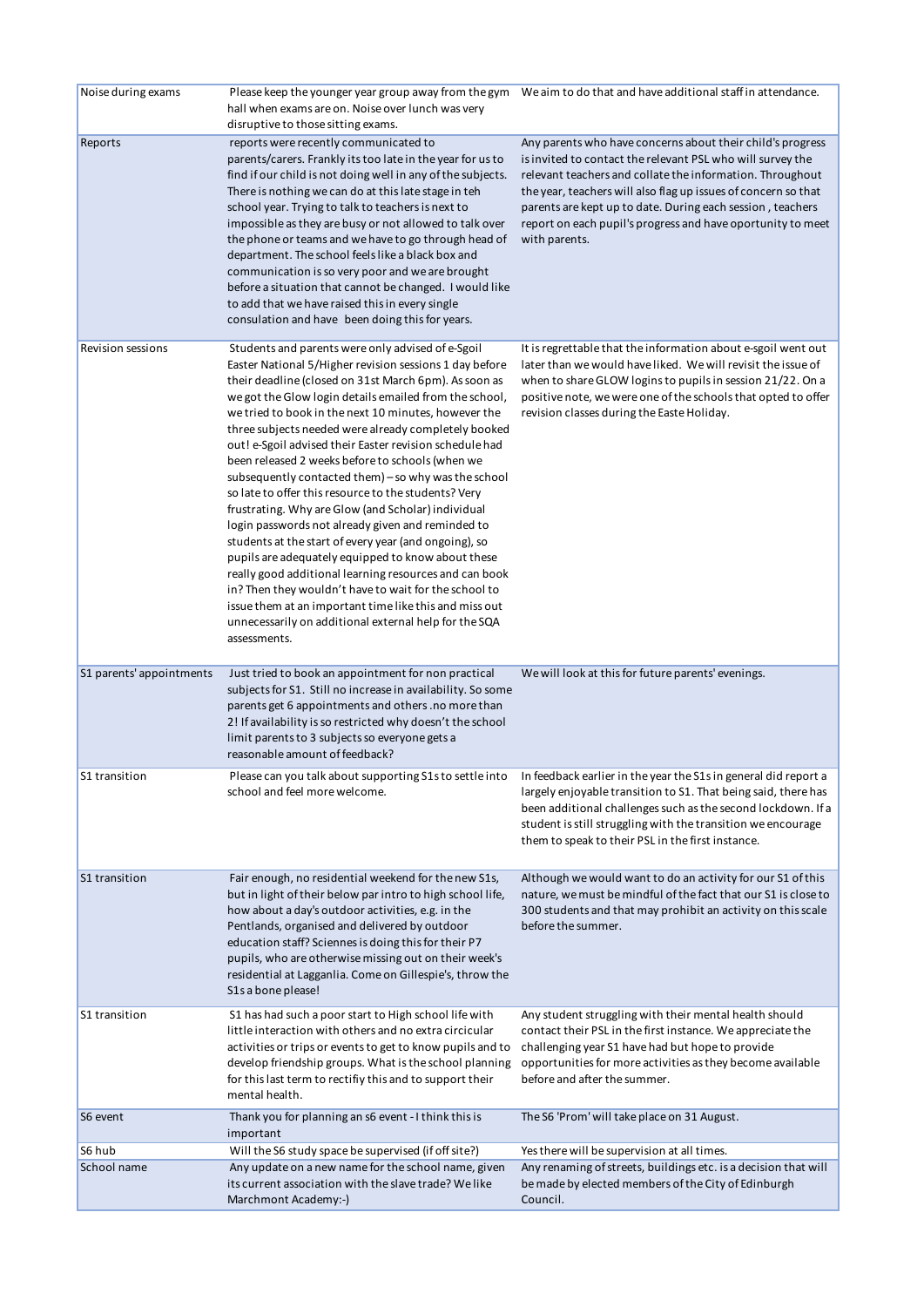| Sports clubs         | When are after school sports clubs resuming?                                                                                                                                                                                                                                                                                                                                                                                                                                                                            | These have started wil be fully operational for September<br>2021.                                                                                                                                                                                                                                                                                                                                                                                                                                                                                                                                                                                                                                                                                                              |
|----------------------|-------------------------------------------------------------------------------------------------------------------------------------------------------------------------------------------------------------------------------------------------------------------------------------------------------------------------------------------------------------------------------------------------------------------------------------------------------------------------------------------------------------------------|---------------------------------------------------------------------------------------------------------------------------------------------------------------------------------------------------------------------------------------------------------------------------------------------------------------------------------------------------------------------------------------------------------------------------------------------------------------------------------------------------------------------------------------------------------------------------------------------------------------------------------------------------------------------------------------------------------------------------------------------------------------------------------|
| Textbooks / handouts | If the children have their own textbooks, they can<br>study at home and parents can understand what and<br>how their children are learning now. Children can also<br>learn with a perspective. I think textbooks are needed<br>more than ipad, especially for younger children.                                                                                                                                                                                                                                         | In the context of Maths, we looked at textbooks to try to<br>identify one that fitted but there wasn't one. We have raised<br>attainment consistently in maths over years but recognise<br>the downside and apologise for the downside of not having<br>textbook but think the rising attainment is important.<br>In science we prepare courses for students and wrote them<br>specifically, and none of the textbooks cover the courses in<br>way designed. So we put course books on website that are<br>useful but wouldn't teach the course on their own. In many<br>subjects there are summary notes and those are on Teams<br>and Sharepoint, and that would be accessible via ipad. Like<br>an online textbook and better way to help pupils through all<br>the courses. |
| Textbooks / handouts | Yes, I agree with the comments on the textbooks. I'm<br>new to highschool (S1) and still can't understand why<br>our children don't have textebooks?! They have no<br>point of refrence to go back to at home and I can't see<br>how they will ever be able to revise anything! If it's a<br>question of money, why can't it be means tested, i.e.<br>most parents buying them themselves with free meals<br>entitled children being covered by the council? Or do<br>they get to use textbooks in higher years? In S2? | Last year has taught us that online learning is useful but not<br>as good as face to face teaching and we also know that given<br>the choice some prefer a textbook, so we may want to<br>revisit. It's not straightforward. Modern Studies is an<br>example that there is no Modern Studies textbook that is up<br>to date eg Brexit and Trump. We do want to revisit it and<br>this is where Pupil Voice will be involvced - they know. They<br>are dealing with the fallout from pandemic and how best to<br>learn. We will have a good discussion with parents where<br>next to go as a school. It's helpful to have electronic route<br>but not one size fits all. We will return to that in coming<br>months.                                                             |
| Textbooks / handouts | I would happy to pay for handouts summarising the<br>key points covered in each section of the curriculum                                                                                                                                                                                                                                                                                                                                                                                                               |                                                                                                                                                                                                                                                                                                                                                                                                                                                                                                                                                                                                                                                                                                                                                                                 |
| Thanks               | Well done to Parent Council and Teachers for<br>facilitating this open conversation, good chance to<br>discuss with Senior staff. Thank you.                                                                                                                                                                                                                                                                                                                                                                            |                                                                                                                                                                                                                                                                                                                                                                                                                                                                                                                                                                                                                                                                                                                                                                                 |
| Thanks               | Thankyou JGHS staff and leadership team for all the<br>exceptional work you have done to enable an exam diet<br>for our children.                                                                                                                                                                                                                                                                                                                                                                                       |                                                                                                                                                                                                                                                                                                                                                                                                                                                                                                                                                                                                                                                                                                                                                                                 |
| Thanks               | High praise for Mr Shankland in keeping pace with<br>council/SQA decisions and his excellent<br>communication with pupils.                                                                                                                                                                                                                                                                                                                                                                                              |                                                                                                                                                                                                                                                                                                                                                                                                                                                                                                                                                                                                                                                                                                                                                                                 |
| Thanks               | Thank you to all staff for all your hard work getting this<br>exam diet organised. I think most of the anger felt is<br>directed at the SQA for their poor handling of this<br>situation. Parents and children are very stressed by the<br>last minute u-turn but I realise this has been difficult for<br>the schools.                                                                                                                                                                                                 |                                                                                                                                                                                                                                                                                                                                                                                                                                                                                                                                                                                                                                                                                                                                                                                 |
| Tracking progress    | My son comes home with jotters that are often empty<br>because he has difficulty getting all the information<br>down in class. This makes it difficult to keep track of<br>what he is doing and what he should be revising. Is<br>there any way of keeping track of what information was<br>covered in class? He is in S2.                                                                                                                                                                                              | Please contact your child's PSL. He/she may need additional<br>support or it may be that targetted support from teachers<br>will suffice.                                                                                                                                                                                                                                                                                                                                                                                                                                                                                                                                                                                                                                       |